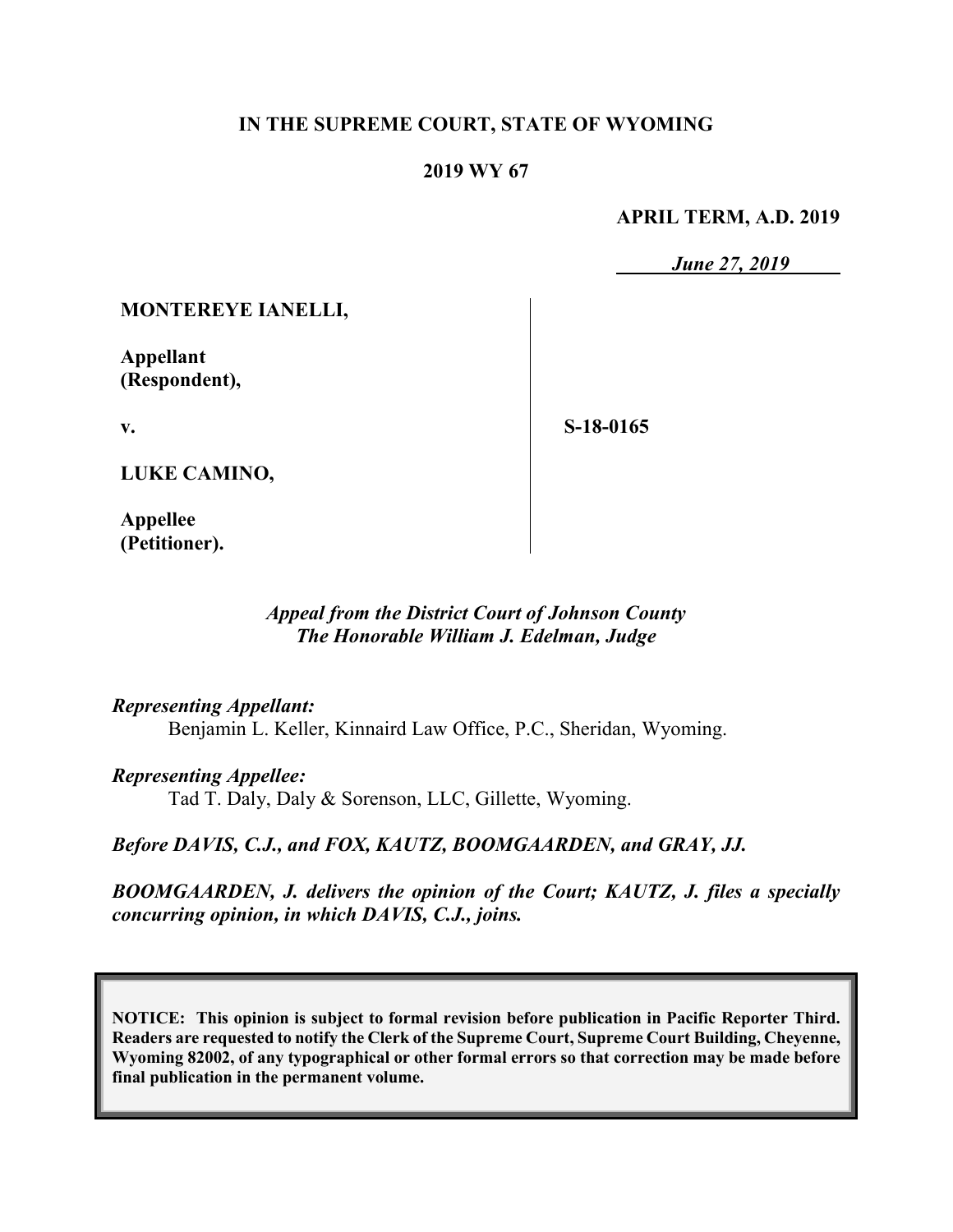#### **BOOMGAARDEN, Justice.**

[¶1] After learning of Mother's intent to move from Buffalo, Wyoming, to Plains, Montana (a distance of nearly 600 miles), Father, Luke Camino, petitioned to modify custody and requested primary physical custody of the parties' four-year-old son, BDC. Mother, MonteReye Ianelli (n/k/a MonteReye Josephson), opposed a change in custody, but counterclaimed to modify Father's visitation schedule. After a one-day trial, the district court found that Mother's move constituted a material change in circumstances, and that it was in BDC's best interests to grant Father primary physical custody. Mother appealed and we reverse and remand.

#### *ISSUES*

[¶2] We reframe Mother's issues:

- 1. Did the district court abuse its discretion when it determined a material change in circumstances justified reopening its prior custody order?
- 2. Did the district court abuse its discretion when it determined that transferring custody to Father was in BDC's best interests?

[¶3] Father raises a threshold jurisdictional issue asserting that Mother failed to timely file her notice of appeal.

### *FACTS*

[¶4] Mother and Father were never married, but had a child together, BDC, who was born in February 2013. Shortly after BDC's birth, Father filed a petition to establish paternity, custody, visitation, and support. The parties reached an agreement a few months later and the district court entered a stipulated order on August 13, 2013. The district court ordered joint legal custody and named Mother as BDC's primary physical custodian. The district court also ordered a graduated visitation schedule for Father, which began with supervised visits. Although both parties resided in Buffalo, Wyoming, the order included an alternative visitation schedule in the event either party relocated more than 250 miles from Buffalo.

[¶5] Following entry of the custody order, BDC lived in Buffalo with Mother and his older half-sister, K. Mother owned her home and continued to work as a waitress for a local restaurant, as she had for approximately 16 years. Her mother also lived in Buffalo and provided childcare while Mother worked.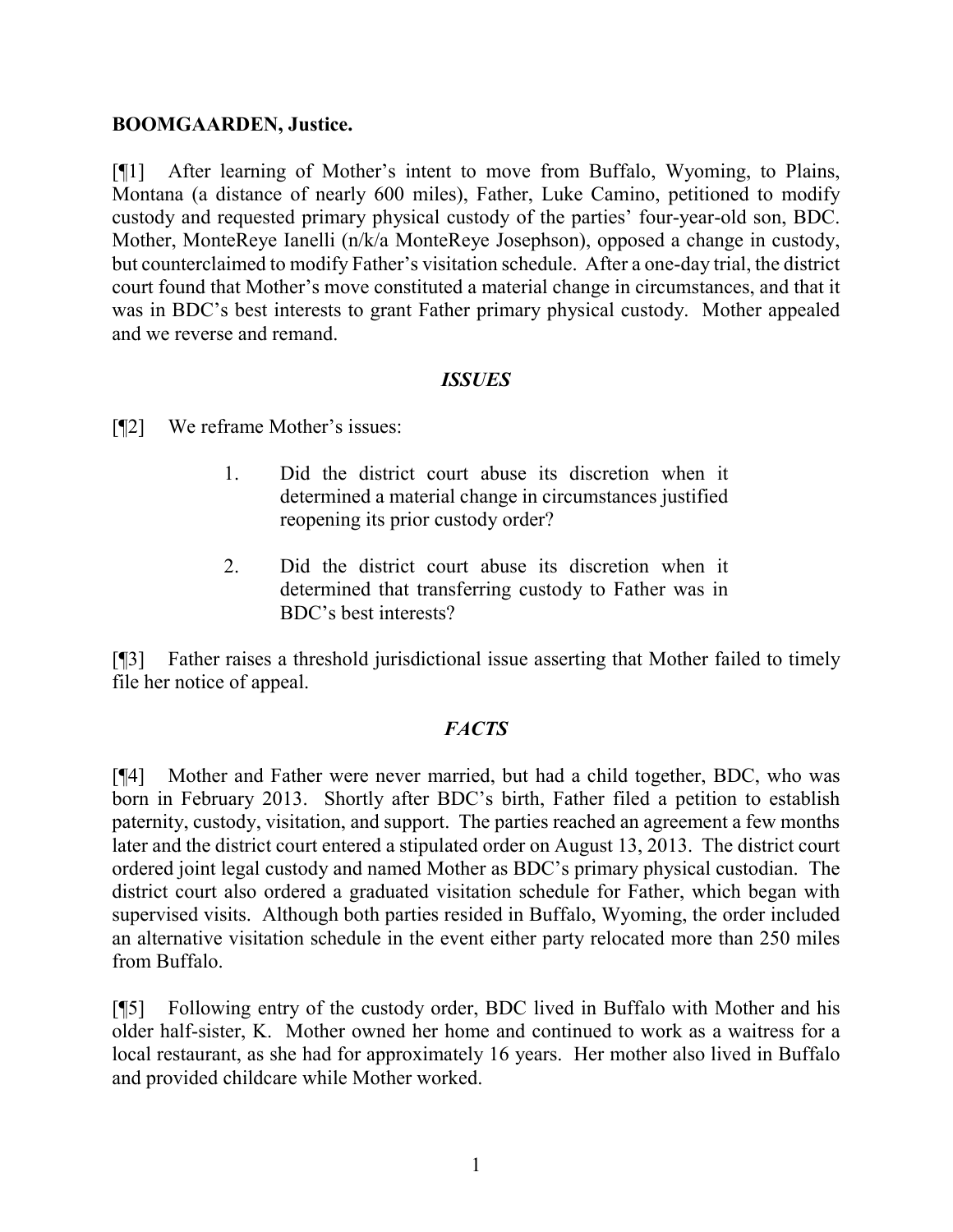[¶6] Father initially worked as a fencer and lived just outside of Buffalo. He later married. His wife has a daughter from another relationship, R, who is six months older than BDC. In 2014, Father moved his family into their own home on his mother's ranch near Clearmont, Wyoming—roughly thirty minutes from Buffalo. Father switched employment a year later and worked in water management until his brother-in-law offered him a job with a cattle operation in March 2016.

 $[\P{7}]$  The parties largely adhered to the visitation schedule set forth in the custody order.<sup>[1](#page-2-0)</sup> Father regularly exercised his visitation and the parties worked together to accommodate occasional schedule changes. During Father's visitation, BDC went to work with Father while Father did ranch work. In the summer months, BDC participated in rodeos and in the Johnson County Fair with his cousins. He rode horses, fished, hunted, and spent time with his large extended family during his visits.

[¶8] In August 2016, Mother decided to move to Montana in early 2017 to be with her fiancé. She informed Father of her relocation plans and the parties discussed adjusting Father's visitation schedule. Father did not approve of the move because BDC had lots of friends and family in Buffalo. A few weeks later, Mother filed a notice of her intent to relocate. [2](#page-2-1) Father retained an attorney in November and, on January 26, 2017, he filed a petition to modify custody and a motion for an ex-parte temporary restraining order. The district court did not enter a restraining order and Mother moved to Montana on February 1, 2017, as planned. Mother answered the petition and counterclaimed to modify visitation and child support. The district court set trial for August.

[¶9] After Mother relocated to Montana, she obtained employment as a waitress at a local resort; she worked Thursday through Sunday evenings from 5:00 p.m. to 9:00 p.m. While Mother worked, her husband or their eighteen-year-old niece provided childcare.<sup>[3](#page-2-2)</sup> Mother also enrolled BDC in preschool on Mondays and Wednesdays from 12:00 p.m. to 3:00 p.m.

[¶10] The parties attempted to adhere to the alternative visitation schedule, but both parents were concerned about the amount of time BDC spent traveling between the households.<sup>[4](#page-2-3)</sup> The parties tried to negotiate a new schedule. Father proposed that BDC stay

<span id="page-2-0"></span><sup>&</sup>lt;sup>1</sup> BDC was now three years old and Father's graduated visitation consisted of every other weekend, alternating every two weeks in the summer months, and holiday visitation. While Father was also entitled to visitation every Wednesday evening, he instead kept BDC a few hours longer during his weekend visits. <sup>2</sup> Mother filed a second notice of her intent to move on September 9, 2016, which changed her new address

<span id="page-2-1"></span>from Missoula to Plains.

<span id="page-2-2"></span><sup>&</sup>lt;sup>3</sup> Mother married her fiancé on March 1, 2017. Her husband has three children, ages nine, six, and five, who visit frequently and regularly in the winter, but less regularly from May to October due to their father's construction work schedule.

<span id="page-2-3"></span><sup>&</sup>lt;sup>4</sup> The alternative visitation schedule provided Father with alternating weekend visitation. Father testified he received all of his visitation except one weekend when Mother attended a family funeral.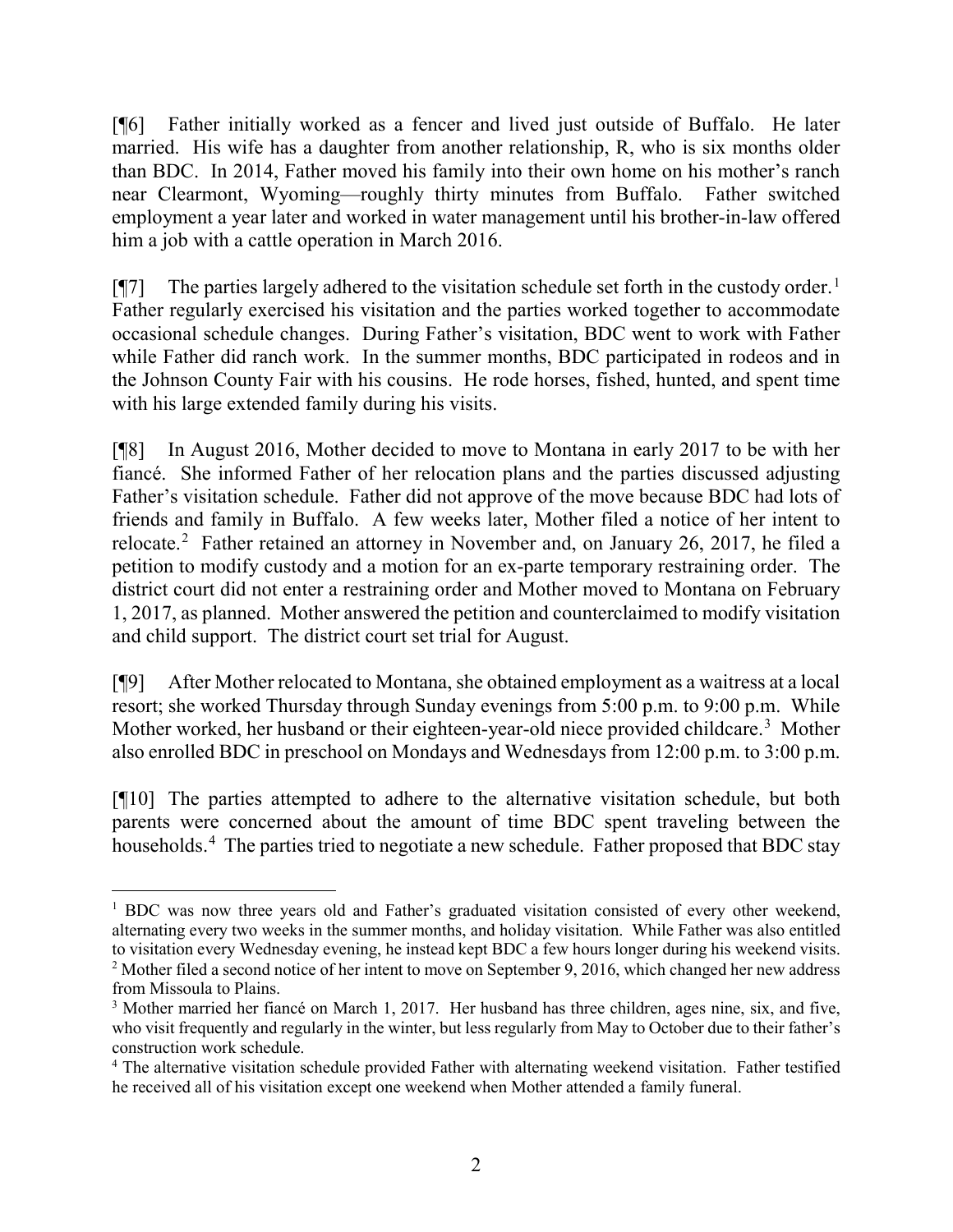for "four days instead of just like the weekend, or maybe every other week[,]" but Mother declined due to BDC's preschool schedule. Mother filed a motion to modify visitation in March requesting the court set a new visitation schedule pending trial. The district court held a hearing on the motion in May and issued a temporary order granting Father summer visitation from May 26, 2017, until three days before school commenced, subject to Mother's visitation on June 8–11, July 1–4, and August 4–7.

[¶11] By the time Father's summer visitation commenced, Mother was pregnant and developed complications with her pregnancy. Due to her condition and her husband's busy work schedule, Mother went to Buffalo on June 1, 2017, to stay with her mother for the summer.<sup>[5](#page-3-0)</sup> Mother resumed her former waitressing job, but planned to return to the resort in Montana after her maternity leave expired. Her mother also planned to move to Montana to be with Mother and her family. While in Buffalo, Mother exercised her four days a month summer visitation and watched BDC participate in his weekly rodeo activities. She requested three additional visits. Father denied her requests, except he allowed Mother to take BDC to see a movie.

[¶12] The district court held a one-day trial on August 2, 2017. The parties submitted proposed findings of fact and conclusions of law shortly thereafter. Several months later, on January 8, 2018, the district court entered its *Findings of Fact, Conclusions of Law, and Order*. The district court granted Father primary physical custody of BDC commencing February 1, 2018. The court granted Mother visitation the last full week of every month, but did not provide any additional visitation for holidays or extended time in the summer until BDC enters kindergarten. Father testified that if granted custody, he would not enroll BDC in kindergarten until he is six years old.

[¶13] Mother filed a *Motion for New Trial or, in the Alternative, Motion to Alter or Amend Judgement* (Rule 59 motion) on February 5, 2018 and requested a hearing. The district court did not schedule a hearing or enter an order on Mother's post-judgment motion. Mother filed a notice of appeal on June 6, 2018.

## *DISCUSSION*

## **I.** *Jurisdiction*

[¶14] We first determine whether we have jurisdiction to consider this appeal. *Evans v. Moyer*, 2012 WY 111, ¶ 9, 282 P.3d 1203, 1208 (Wyo. 2012). The existence of jurisdiction is a question of law we review de novo. *Golden v. Guion*, 2016 WY 54, ¶ 11, 375 P.3d 719, 722–23 (Wyo. 2016) (citation omitted). Our jurisdiction is limited to timely appeals from final, appealable orders. W.R.A.P. 1.03(a); W.R.A.P. 1.04; *see also Evans*, ¶ 11, 282

<span id="page-3-0"></span> <sup>5</sup> Mother did not notify Father of her plan to stay in Buffalo for the summer until just prior to her scheduled visit with BDC on June 8.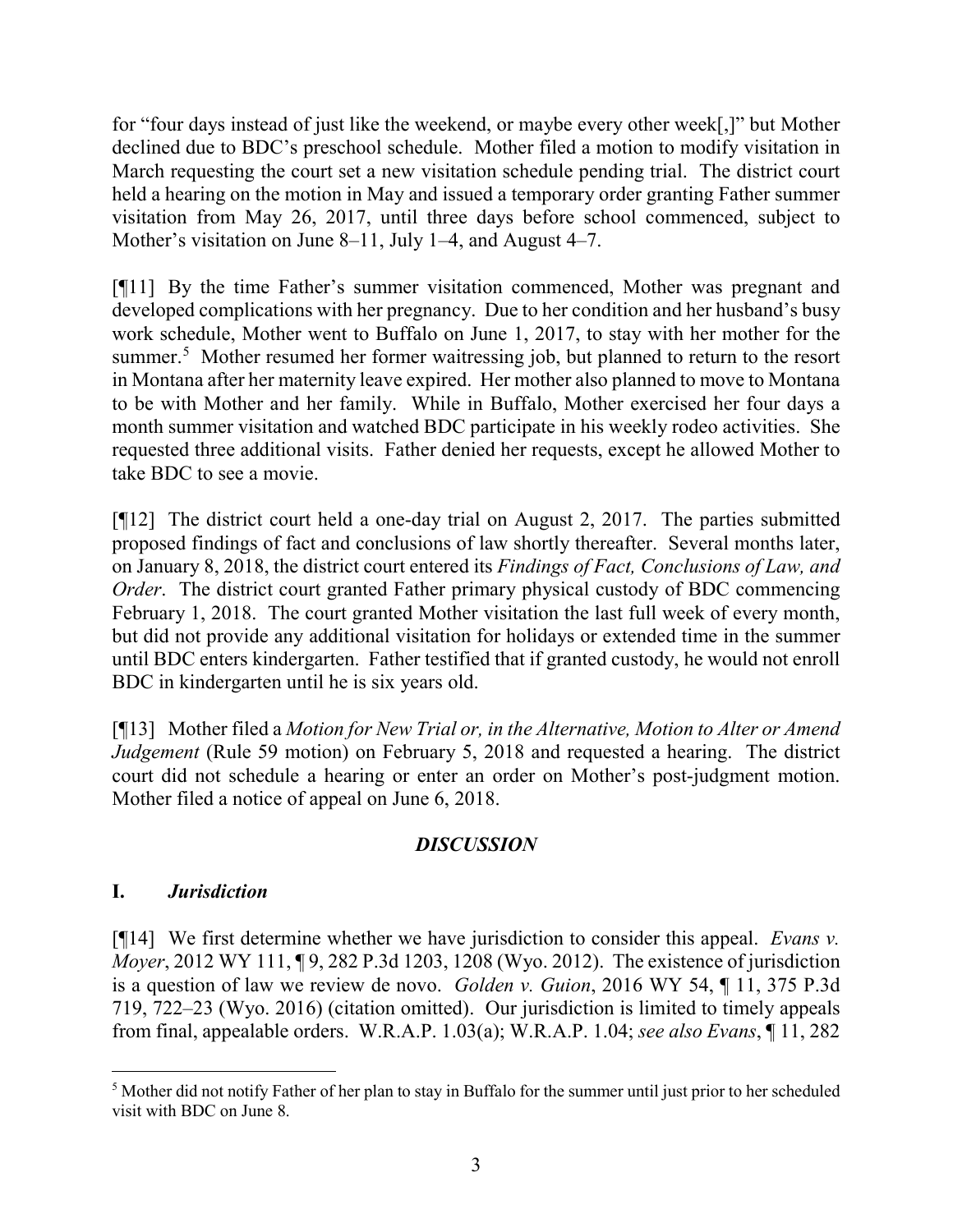P.3d at 1208 (citations omitted). A notice of appeal is timely if filed within 30 days from entry of the appealable order. W.R.A.P. 2.01(a). The district court entered its *Findings of Fact, Conclusions of Law, and Order* on January 8, 2018. Mother did not file her notice of appeal within 30 days following entry of that order, but instead filed her Rule 59 motion on February 5, 2018.

[¶15] A timely-filed Rule 59 motion tolls the time to file a notice of appeal if filed no later than 28 days after entry of the judgment. W.R.C.P. 59(b), (e); W.R.A.P. 2.02(a). The time for filing a notice of appeal begins anew after an order granting or denying the Rule 59 motion is entered, or when the motion is deemed denied. W.R.A.P. 2.02(b); *see also Hodges v. Lewis & Lewis, Inc.*, 2005 WY 134, ¶ 20, 121 P.3d 138, 144–45 (Wyo. 2005). Mother timely filed her Rule 59 motion on February 5, 2018; however, Father argues that the motion did not toll the time for filing a notice of appeal because the substance of the motion simply requests reconsideration of the district court's decision. *See, e.g.*, *Sherman v. Rose*, 943 P.2d 719, 721 (Wyo. 1997), *overruled by Plymale v. Donnelly*, 2006 WY 3, 125 P.3d 1022 (Wyo. 2006), and *overruled by Essex Holding, LLC v. Basic Properties, Inc.*, 2018 WY 111, 427 P.3d 708 (Wyo. 2018). Father acknowledges that we recently overruled our prior precedent supporting his position, but argues *Essex* should apply prospectively only. *Essex Holding, LLC*, ¶ 40, 427 P.3d at 721.

[¶16] Generally, civil case decisions apply retroactively because the "ruling of a court is deemed to state the true nature of the law both retrospectively and prospectively." *Harvey By & Through Harvey v. Gen. Motors Corp.*, 739 P.2d 763, 765 (Wyo. 1987) (citations omitted). "Whether the general rule should be departed from depends on whether a substantial injustice would otherwise occur." *Id.* (citations and emphasis omitted); *see also Adkins v. Sky Blue, Inc.*, 701 P.2d 549, 552 (Wyo. 1985) (citation omitted) (explaining that "where a decision might produce substantial inequitable results if applied retroactively, it is appropriate to avoid such hardship or injustice by providing for prospective operation only"). We see no reason to depart from the general rule.

[¶17] Prior to our decision in *Essex*, we held that if a post-judgment "motion was titled a motion to reconsider, or appeared after review of its substance to be a motion to reconsider," the time for appeal was not tolled. *Essex Holding, LLC*, ¶ 33, 427 P.3d at 718 (citations omitted). Applying this precedent, we dismissed several appeals for lack of jurisdiction. *See, e.g.*, *Byrnes v. Harper*, 2018 WY 21, ¶ 8, 411 P.3d 427, 430 (Wyo. 2018), *overruled by Essex*, 2018 WY 111, 427 P.3d 708; *Lokey v. Irwin*, 2016 WY 50, ¶ 8, 374 P.3d 311, 315 (Wyo. 2016), *overruled by Essex*, 2018 WY 111, 427 P.3d 708; *Waldron v. Waldron*, 2015 WY 64, ¶ 12, 349 P.3d 974, 977 (Wyo. 2015), *overruled by Essex*, 2018 WY 111, 427 P.3d 708; *In re Estate of Nielsen*, 2011 WY 71, ¶ 12, 252 P.3d 958, 961 (Wyo. 2011), *overruled by Essex*, 2018 WY 111, 427 P.3d 708. In *Essex*, we closely examined our prior precedent and determined that we had incorrectly interpreted federal law and, thus, improperly conflated the grounds on which a trial court decides a Rule 59(e) motion with the grounds used to determine if a motion constitutes "a valid Rule 59(e)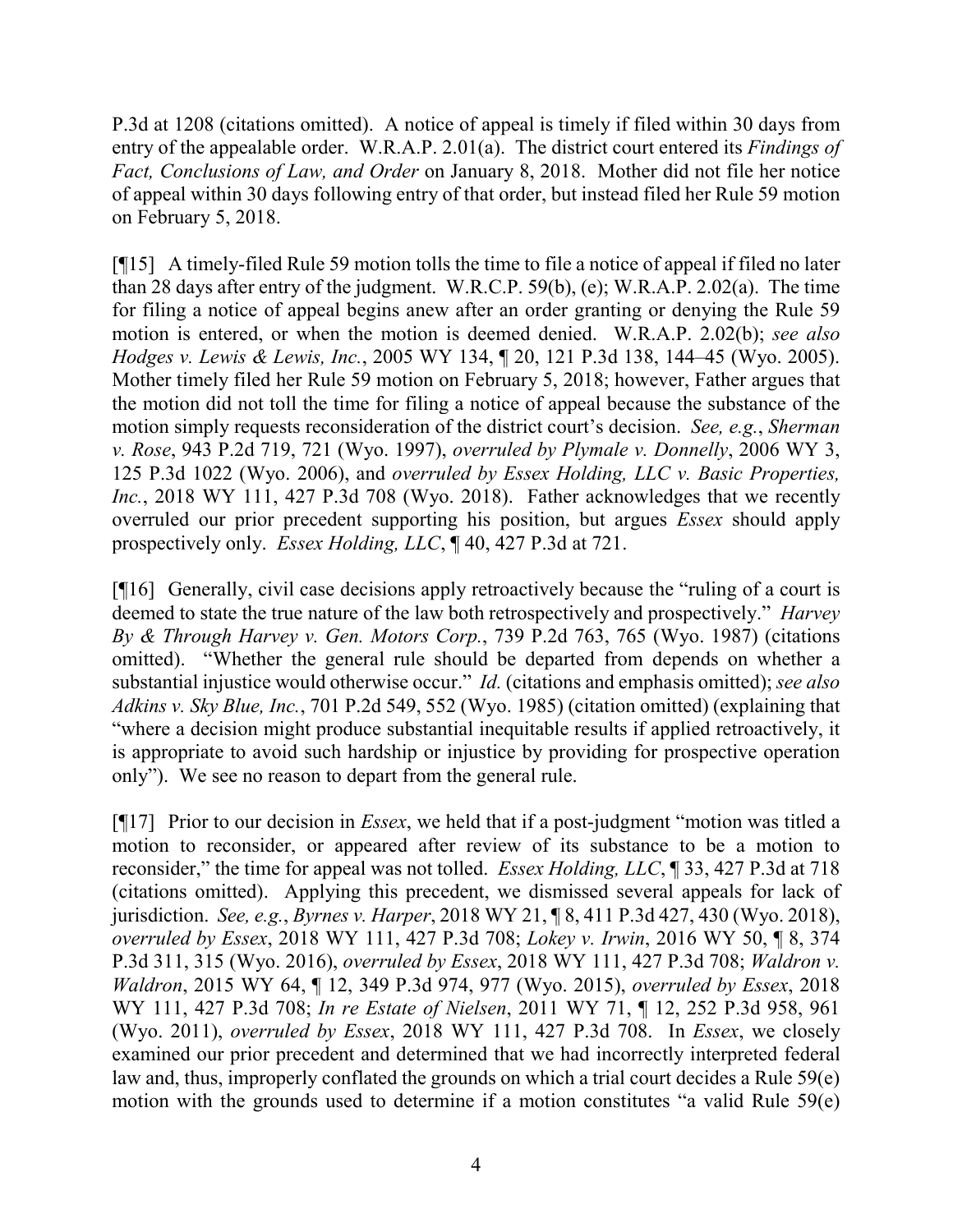motion for the purposes of tolling the time for appeal." *Essex Holding, LLC*, ¶ 34, 427 P.3d at 718. We further explained:

> An appellate court wastes judicial resources by confirming that the [post-trial] motion did not repeat issues made before judgment was entered. It is an 'arduous' process that is both 'inefficient' and susceptible to 'inconsistent results.' It compels this Court to review the merits of the motion to determine whether the motion could be asserted at all effectively premising the validity of a post-judgment motion on the likelihood of its success. Finally, it denies the right of appeal to an appellant who files a post-judgment motion that merely repeats arguments, even though the very reason that a trial court should deny such a motion is that the appellant's 'proper recourse is appeal—not reargument.' '**We do not function for the purpose of . . . mak[ing] an appeal disappear, but exist to administer justice to those who come to settle their disputes**.'

*Id.* ¶ 39, 427 P.3d at 720 (citations and footnote omitted) (emphasis added). For these reasons, we held that a post-judgment motion, however titled, is treated as a Rule 59(e) motion and tolls the time for filing a notice of appeal if it challenges the merits of the judgment and is filed no later than 28 days after the entry of the judgment. *Id.* ¶ 40, 427 P.3d at 721. Retroactive application of this rule would not create injustice; it prevents it by allowing consideration of appeals on the merits. *Id.* ¶ 39, 427 P.3d at 720.

[¶18] Father also argues that Mother's appeal is untimely because Mother missed any tolled deadline to file her notice of appeal by one day. We disagree. Because the district court did not rule on Mother's Rule 59 motion, it was deemed denied 90 days after she filed it. W.R.C.P. 6(c)(4). In computing the time prescribed, the day of the event from which the designated period of time begins to run is not included. W.R.C.P. 6(a). The last day of the period is included, unless it is a Saturday, a Sunday, or a legal holiday, in which event the period runs until the end of the next day that is not a Saturday, Sunday or legal holiday. *Id.* In this case, 90 days from February 5, 2018, fell on Sunday, May 6, 2018. Thus, Mother's Rule 59 motion was deemed denied on Monday, May 7, 2018, and Mother had 30 days thereafter within which to file a notice of appeal. W.R.C.P. 6(a); W.R.A.P. 2.02(b). Mother did so on June 6, 2018.

[¶19] We conclude that Mother's Rule 59 motion requested the district court to consider the merits of its order and was timely filed; thus, it tolled the time for an appeal. Mother timely filed her notice of appeal after her motion was deemed denied. We therefore have jurisdiction to consider the merits of Mother's appeal.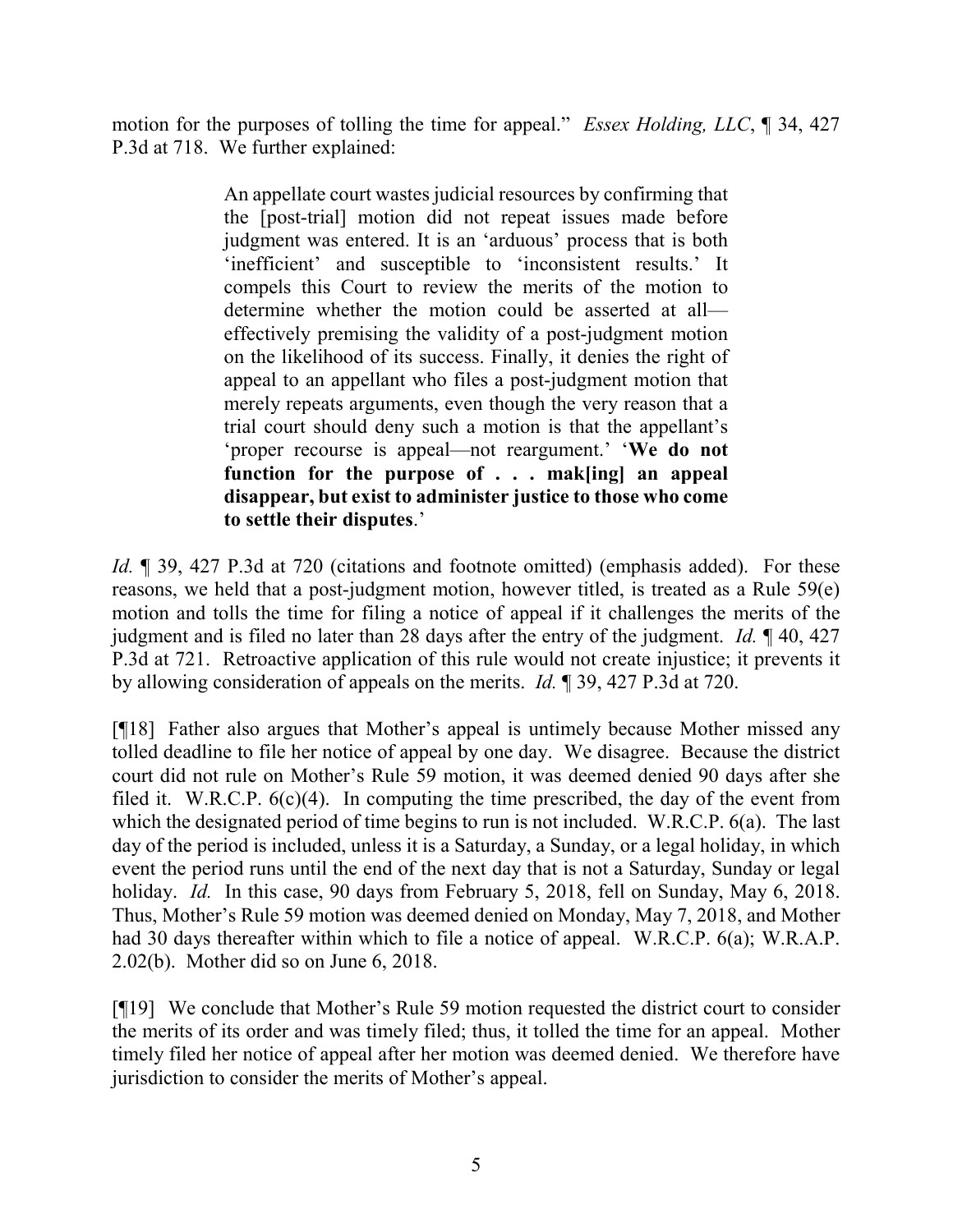## **II.** *Custody Modification*

[¶20] "We review a district court's decision on a petition to modify child custody for an abuse of discretion, and we will not disturb the decision absent a procedural error or a clear abuse of discretion." *Johnson v. Clifford*, 2018 WY 59, ¶ 8, 418 P.3d 819, 822 (Wyo. 2018) (citing *Bishop v. Bishop*, 2017 WY 130, ¶ 9, 404 P.3d 1170, 1173 (Wyo. 2017)). "Judicial discretion is a composite of many things, among which are conclusions drawn from objective criteria; it means exercising sound judgment with regard to what is right under the circumstances and without doing so arbitrarily or capriciously." *Id.* (quoting *Bishop*, ¶ 9, 404 P.3d at 1173). "A district court does not abuse its discretion if it could reasonably conclude as it did." *Id.* To determine whether the district court's decision was reasonable, "[w]e consider the evidence in the light most favorable to the district court's decision, 'affording every favorable inference to the prevailing party and omitting from our consideration the conflicting evidence.'" *Bishop*, ¶ 9, 404 P.3d at 1173 (quoting *Durfee v. Durfee*, 2009 WY 7, ¶ 6, 199 P.3d 1087, 1089 (Wyo. 2009)). This Court may not reweigh the evidence. *See Paden v. Paden*, 2017 WY 118, ¶ 13, 403 P.3d 135, 140 (Wyo. 2017).

[¶21] Judicial discretion is not absolute, however:

Abuse occurs when a material factor deserving significant weight is ignored, when an improper factor is relied upon, or when all proper and no improper factors are assessed, but the court makes a serious mistake in weighing them.

*Love v. Love*, 851 P.2d 1283, 1291 (Wyo. 1993) (quoting *Vanasse v. Ramsay*, 847 P.2d 993, 996 (Wyo. 1993)). "[I]n every case, the record must support the district court's determination that the modification is in the children's best interests through 'the proceeding transcripts, by opinion letter, or as findings in the written order' to allow appellate review." *Booth v. Booth*, 2019 WY 5, ¶ 22, 432 P.3d 902, 910 (Wyo. 2019) (quoting *Jackson v. Jackson*, 2004 WY 99, ¶ 15, 96 P.3d 21, 26 (Wyo. 2004)).

## **A. Material Change in Circumstances**

[¶22] Mother claims the district court abused its discretion when it determined that a material change in circumstances justified reopening the original custody order. She argues that Father was required to show that her move to Montana adversely affected BDC's welfare before her relocation could constitute a material change in circumstances necessary to allow review of the district court's prior custody determination. Mother further argues that any change in circumstances must be material to the relief sought. She asserts that although a parent's relocation may constitute a material change in circumstances, any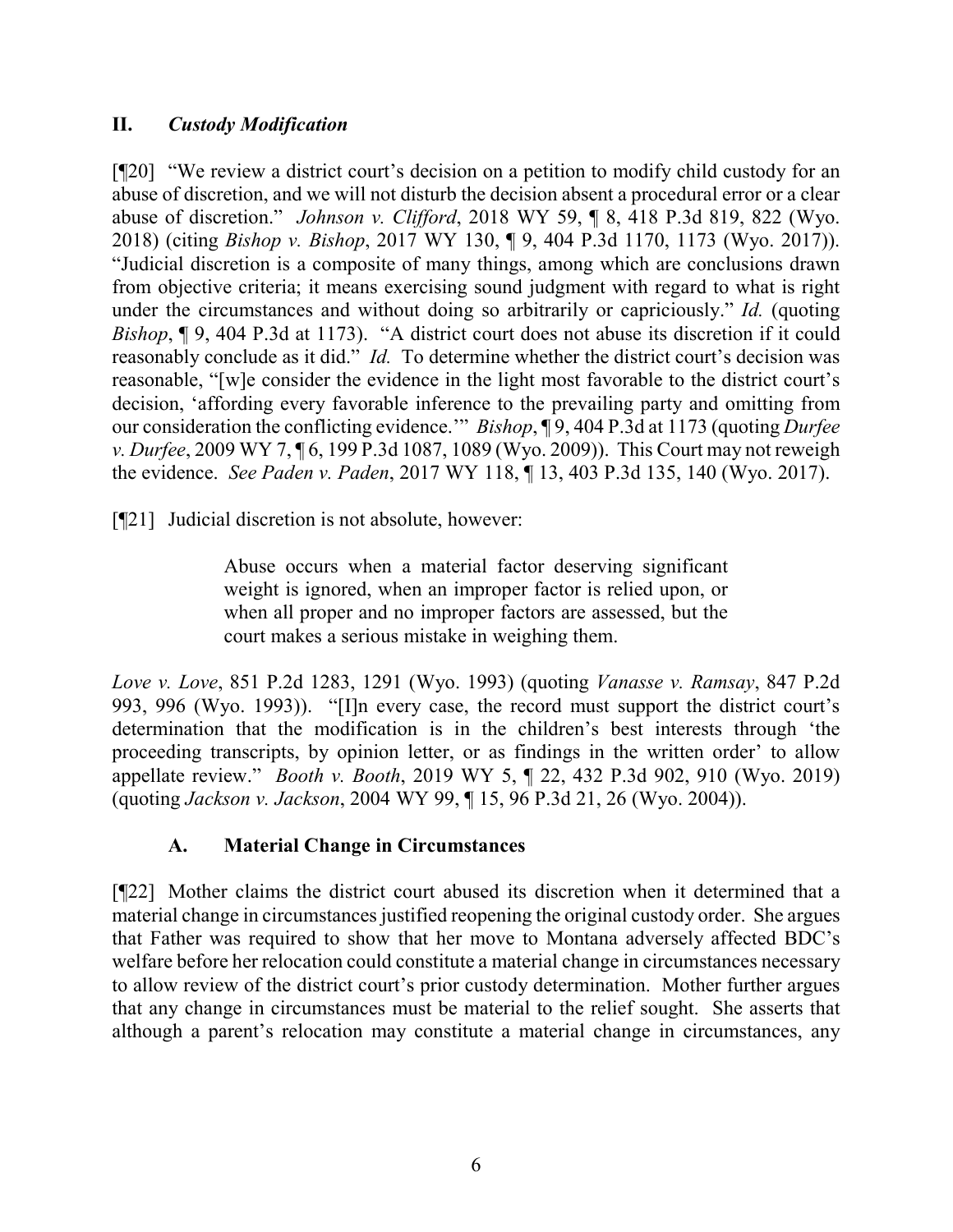change in circumstances due to her relocation was material only as to Father's visitation and was not material to custody modification.<sup>[6](#page-7-0)</sup> Neither of Mother's arguments hold merit.

[¶23] "A district court's finding concerning a material change in circumstances is principally a factual determination to which we accord great deference." *Meehan-Greer v. Greer*, 2018 WY 39, ¶ 17, 415 P.3d 274, 279–80 (Wyo. 2018) (citation omitted). "In order to be considered material and justify reopening the decree, the change in circumstances must affect the welfare of the children." *Jacobson v. Kidd*, 2018 WY 108, ¶ 17, 426 P.3d 813, 821 (Wyo. 2018) (citing *Hanson v. Belveal*, 2012 WY 98, ¶ 34, 280 P.3d 1186, 1197 (Wyo. 2012); *Kappen v. Kappen*, 2015 WY 3, ¶ 15, 341 P.3d 377, 382 (Wyo. 2015)).

[¶24] "[W]e have never said the district court must wait until the children exhibit negative consequences before reconsidering custody and/or visitation." *Jacobson*, ¶ 19, 426 P.3d at 821. Rather, the change must hold "some relevance in the child[']s life." *Id.* (quoting *Kappen*, ¶ 15, 341 P.3d at 382) (internal quotation marks omitted). We have recognized that "[a] circumstance may have relevance in a child's life before there are outward signs of harm." *Id.* Accordingly, the district court "may take into account the obvious or natural effects of a situation in finding a material change in circumstance." *Id.* Mother's contention that Father needed to demonstrate "indication[s] of stress," struggles in BDC's social life, or other "unusual behavioral issues," before the court could determine that Mother's move to Montana was a material change relative to custody modification, is contrary to this established precedent.

[¶25] Mother's attempt to restrict review of the original order to Father's visitation schedule is also unavailing. Mother admits that her relocation created a material change in circumstances because it rendered alternating weekend visitation unworkable. However, she argues that the material change is only relevant to modifying the visitation schedule not to custody modification. We rejected a similar argument in *Booth*, ¶ 21, 432 P.3d at 909.

[¶26] In *Booth*, the mother argued that the change in circumstances concerned only the location of the father's visitation and not the visitation schedule itself. *Id.* In rejecting the mother's argument, we explained that once a material change in circumstances has been

<span id="page-7-0"></span> <sup>6</sup> In *Arnott*, we explained that new issues created by a parent's relocation may preclude application of res judicata, including when there is a change in the ability of the parties to maintain the existing parenting agreement and a change in the ability of the children to maintain a close relationship with the remaining parent, *inter alia*. *Arnott v. Arnott*, 2012 WY 167, ¶ 39, 293 P.3d 440, 457–58 (Wyo. 2012). The evidence demonstrates that the geographic distance between the parties' residences after Mother relocated rendered the current parenting agreement unworkable and her move necessarily affected BDC's relationship with his Father due to the increase in time between visits. These factors support the district court's determination that Mother's relocation to Montana created a material change in circumstances and precluded application of res judicata with respect to the prior custody and visitation order. *See, e.g.*, *Cook v. Moore*, 2015 WY 125, ¶ 15, 357 P.3d 749, 753–54 (Wyo. 2015); *Jensen v. Milatzo-Jensen*, 2013 WY 27, ¶¶ 11–13, 297 P.3d 768, 773 (Wyo. 2013); *Arnott*, ¶ 39, 293 P.3d at 458.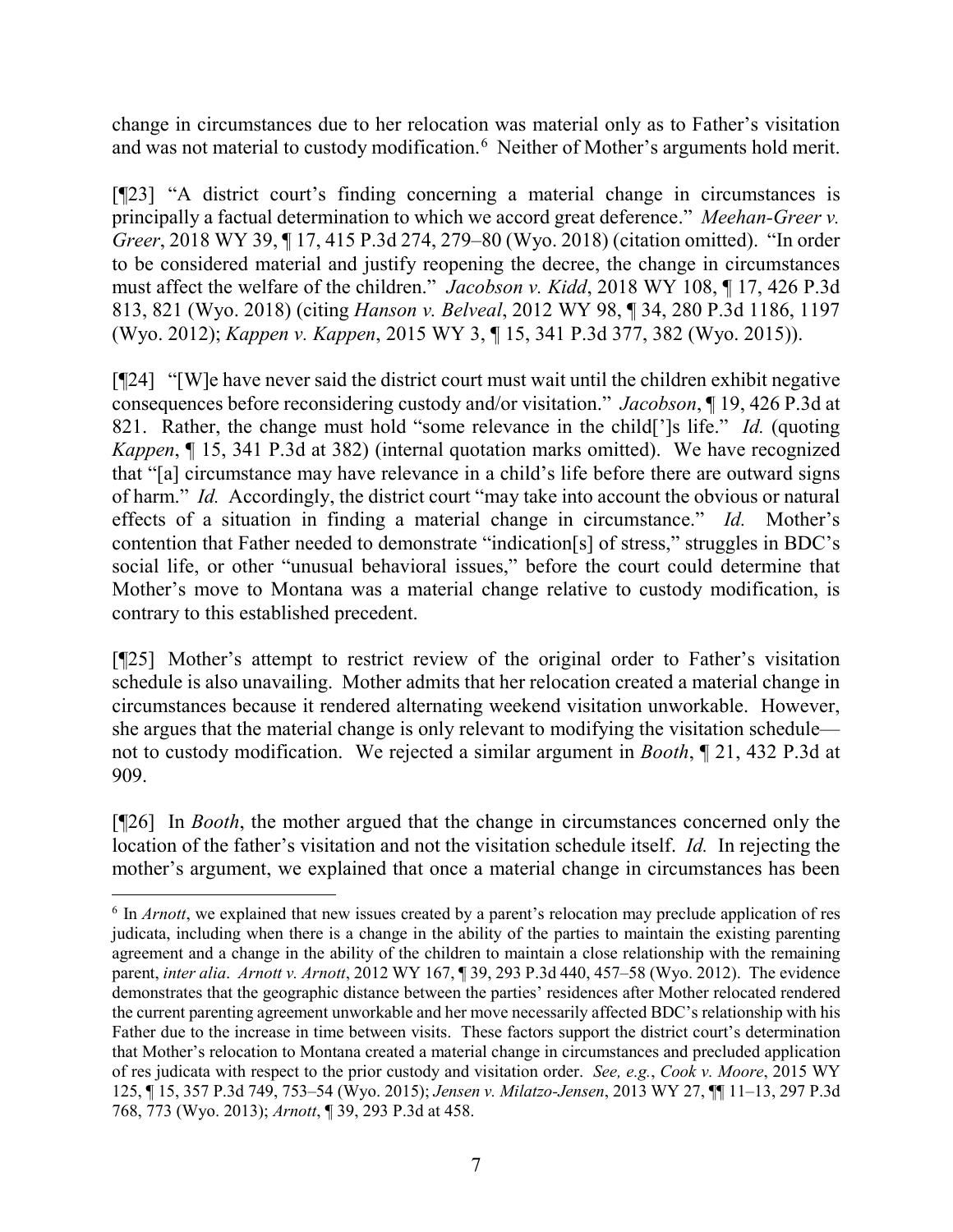found, "the court is required to make an independent determination about what, if any, modification is in the children's best interest." *Id.* We further explained that the "court may consider all factors that affect the best interests of the children, and is not limited to the factors identified by the parties." *Id.* Thus, if a material change exists, as it does here, the district court may properly review both custody and visitation issues to determine whether modification of the original order is warranted.

## **B. Best Interests**

[¶27] A material change in circumstances does not automatically warrant a change in custody. *Jensen*, ¶ 12, 297 P.3d at 773; *Arnott*, ¶ 41, 293 P.3d at 458 (citation omitted). Instead, "[c]ustody must be arranged so as to be in the best interests of the child(ren) on an individualized basis." *Jensen*, ¶ 12, 297 P.3d at 773 (quoting *JRS v. GMS*, 2004 WY 60, ¶ 13, 90 P.3d 718, 724 (Wyo. 2004)). The district court must consider both statutory and non-statutory factors when exercising its discretion to devise a custody arrangement in the best interests of the child. *See, e.g.*, Wyo. Stat. Ann. § 20-2-201(a), (c) (LexisNexis 2017) (statutory factors, spousal abuse, and child abuse); *Martin v. Hart*, 2018 WY 123, ¶ 22, 429 P.3d 56, 64 (Wyo. 2018) (primary caregiver); *Paden*, ¶¶ 11, 19, 403 P.3d at 139, 141 (separation of siblings and relocation factors); *Love*, 851 P.2d at 1289–90 (citation omitted) (child's custodial preference). "No single factor is determinative," and "depending on the case, different factors will present a greater need for emphasis." *Martin*, ¶ 21, 429 P.3d at 63. The district court "must look to the totality of the evidence and fashion a custody arrangement in the best interests of the child." *Williams v. Williams*, 2016 WY 21, ¶ 16, 368 P.3d 539, 545 (Wyo. 2016) (citations omitted).

[¶28] In considering BDC's best interests, the district court made the following findings:

- 6. Mother relocated to Montana with very little discussion with Father about the move. Additionally, the parties were unable to develop a new parenting plan to address the geographic distance that now exists between them.
- 7. Mother returned to the Johnson County area due to complications associated with her pregnancy and failed to notify Father of the relocation. Mother plans to return to the northwest Montana area following the birth of her new child.
- 8. Father presently works for a large cattle operation and his work is primarily completed during the day light hours. Additionally, Father works in an area that is geographically close to his extended family which gives him access to a number of care providers who are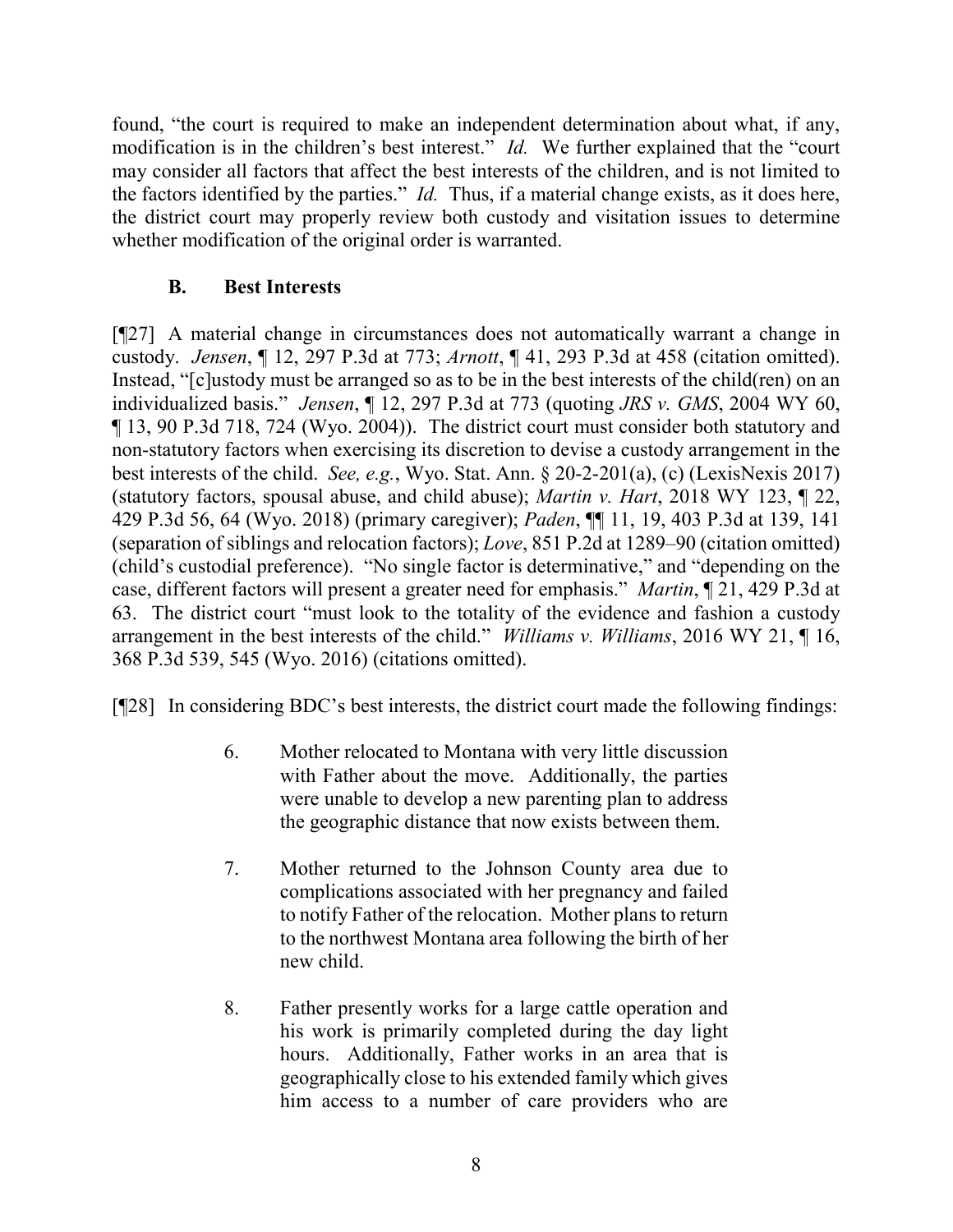related to the minor child in this case. Father's work schedule is flexible and he can make adjustments to accommodate for providing for his child. Furthermore, Father's work schedule is lighter during the fall and winter months which allows him to be more available to care [for] his minor child.

9. Mother is presently working at a local restaurant but upon returning to Montana will return to employment at a local resort. This employment requires her to be away from the minor child in the evening several days a week.

The district court made additional findings when it analyzed the statutory best interest factors.<sup>[7](#page-9-0)</sup> Through its analysis, the district court found that factors (i), (ii), (iii), (v), (vi), and (ix) did not weigh in favor of one parent or the other. However, the district court determined that three statutory factors—(iv), (vii), and (viii)—weighed in Father's favor and warranted a change in custody.

[¶29] Mother disagrees with the district court's findings. She contends that the findings are insufficient and demonstrate the court failed to consider: (1) the impact of separating BDC from his sister, K; (2) the impact of separating BDC from his primary caregiver; and (3) the relocation factors specific to custody modification. She also contends that the

Wyo. Stat. Ann. § 20-2-201(a).

<span id="page-9-0"></span> <sup>7</sup> The statutory factors are:

<sup>(</sup>i) The quality of the relationship each child has with each parent;

<sup>(</sup>ii) The ability of each parent to provide adequate care for each child throughout each period of responsibility, including arranging for the child's care by others as needed;

<sup>(</sup>iii) The relative competency and fitness of each parent;

<sup>(</sup>iv) Each parent's willingness to accept all responsibilities of parenting, including a willingness to accept care for each child at specified times and to relinquish care to the other parent at specified times;

<sup>(</sup>v) How the parents and each child can best maintain and strengthen a relationship with each other;

<sup>(</sup>vi) How the parents and each child interact and communicate with each other and how such interaction and communication may be improved;

<sup>(</sup>vii) The ability and willingness of each parent to allow the other to provide care without intrusion, respect the other parent's rights and responsibilities, including the right to privacy;

<sup>(</sup>viii) Geographic distance between the parents' residences;

<sup>(</sup>ix) The current physical and mental ability of each parent to care for each child;

<sup>(</sup>x) Any other factors the court deems necessary and relevant.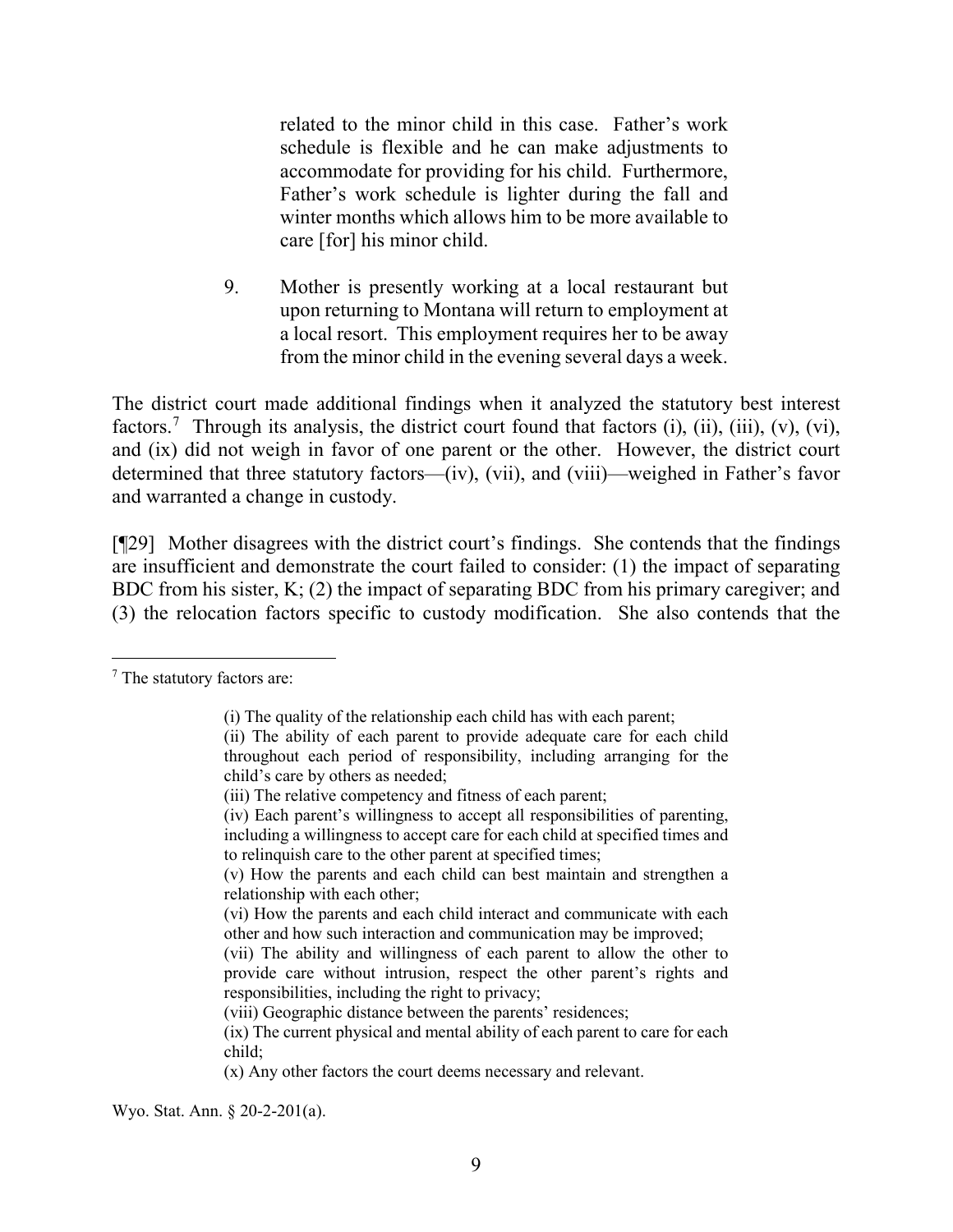district court's findings as to the statutory best interest factors weighing in Father's favor are contrary to the evidence. Mother argues that the district court's various errors led to a custody arrangement that promotes instability and is not in BDC's best interests.

# **1.** *Sibling Separation*

[¶30] We have consistently acknowledged a strong public policy in favor of preserving sibling relationships and "[k]eeping siblings together in the same household[.]" *Paden*, ¶ 19, 403 P.3d at 141 (citing *Aragon v. Aragon*, 2005 WY 5, ¶ 24, 104 P.3d 756, 763 (Wyo. 2005)). This policy preference is "equally applicable whether the children are full sibling, half sibling, or stepsiblings." *Aragon*,  $\parallel$  26, 104 P.3d at 764 (citation omitted). Accordingly, we have instructed trial courts to explicitly articulate the reasons supporting any decision to separate siblings to assure that a "comprehensive evaluation of all relevant factors occurred" prior to the custody determination. *Produit v. Produit*, 2001 WY 123, ¶ 11, 35 P.3d 1240, 1243 (Wyo. 2001) (quoting *Pace v. Pace*, 2001 WY 43, ¶ 17, 22 P.3d 861, 867 (Wyo. 2001), *overruled on other grounds by Bruegman v. Bruegman*, 2018 WY 49, 417 P.3d 157 (Wyo. 2018)); *Paden*, ¶ 19, 403 P.3d at 141; *Aragon*, ¶ 24, 104 P.3d at 763. We also have admonished trial counsel that they cannot remain passive on the issue of sibling separation and

> must assist the trial judge in articulating on the record the relevant factors and their relative weight which, in the lawyer's professional judgment, should act as a foundation for the trial court's exercise of judicial discretion.

*Paden*, ¶ 19, 403 P.3d at 141 (citation omitted).

[¶31] The record reflects that BDC has numerous half- and step-siblings, and that the district court's order separated BDC from his half-sister K. Trial counsel did not remain passive on this issue as they explicitly addressed sibling separation in their proposed findings of fact and conclusions of law. The district court nevertheless failed to address this material factor.

# **2.** *Primary Caregiver*

[¶32] We have recognized that the child's dependence on the primary caregiver is an important consideration in determining custody and is often a "crucial factor." *Williams*, ¶¶ 19, 21, 368 P.3d at 545–46. We recently reinforced the mandatory consideration of a child's separation from the primary caregiver in *Martin*, where we held, "[w]hile not determinative, primary caregiver status is a weighty factor that the district court must consider." *Martin*, ¶ 22, 429 P.3d at 64 (citing *Bruegman*, ¶ 41, 417 P.3d at 170; *Williams*, ¶ 19, 368 P.3d at 546; *Walter v. Walter*, 2015 WY 53, ¶¶ 10–12, 346 P.3d 961, 965 (Wyo. 2015); *In re Paternity of JWH*, 2011 WY 66, ¶ 11, 252 P.3d 942, 947 (Wyo. 2011)). The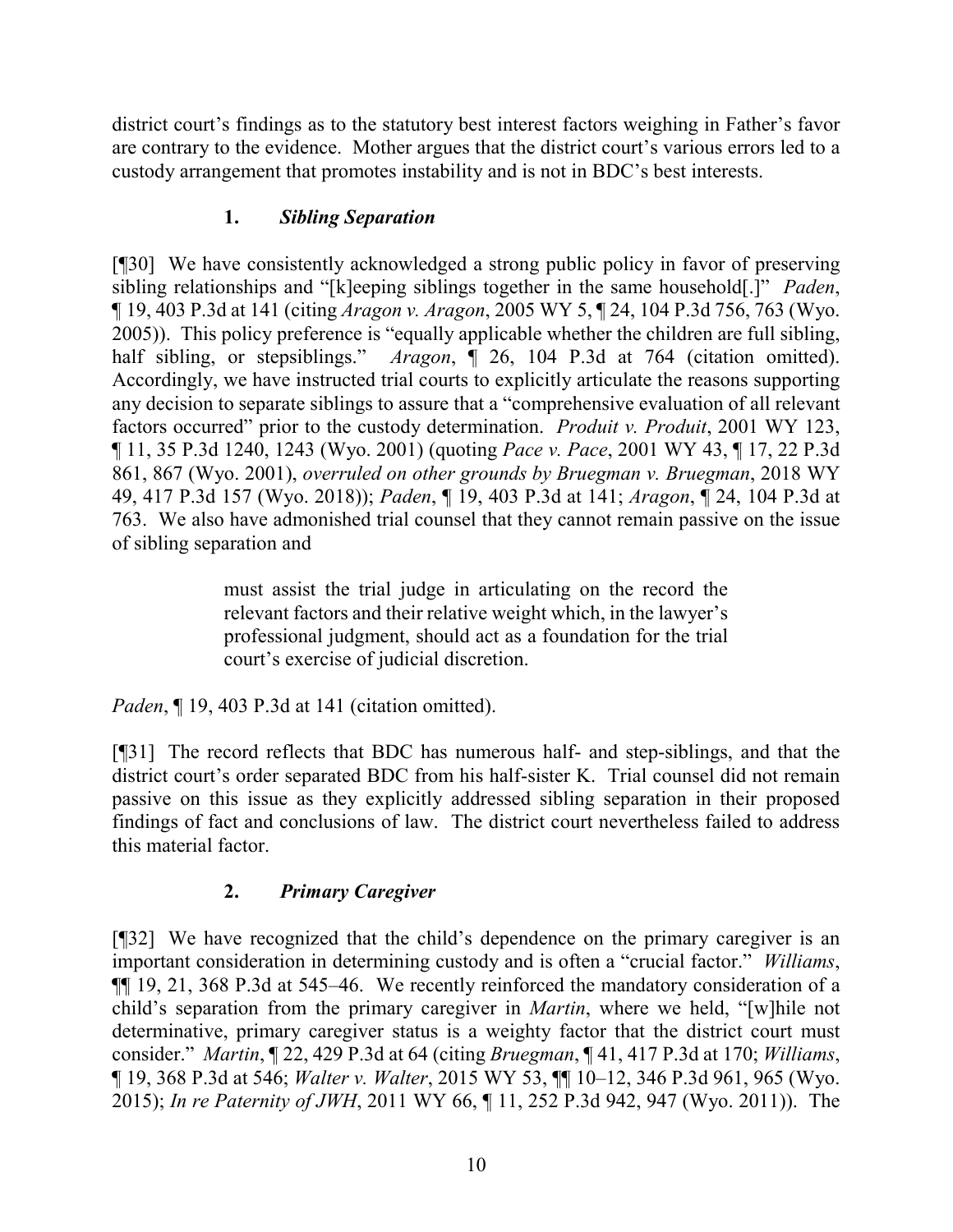primary caregiver is "the parent who is primarily responsible for the hands-on, day-to-day care of the child." *Williams*, ¶ 21, 368 P.3d at 546; *see also Buttle v. Buttle*, 2008 WY 135, ¶ 8, 196 P.3d 174, 177 (Wyo. 2008), *overruled by Bruegman*, 2018 WY 49, 417 P.3d 157 (describing mother as the primary caregiver where she woke the child in the morning, got him ready, took him to daycare, picked him up after work, bathed him, and put him to bed each night).

[¶33] Although the parties addressed BDC's primary caregiver at trial and in their proposed findings of fact and conclusions of law, neither the record nor the district court's order shows that the court weighed primary caregiver status in awarding custody to Father. Here again, a material factor deserving significant weight was ignored.

## **3.** *Relocation Factors*

[¶34] We have identified three non-exclusive factors to aid the district court in its best interests determination "when modification of a custody order is sought due to a parent's relocation[.]" *Paden*, ¶ 11, 403 P.3d at 139; *Arnott*, ¶ 33, 293 P.3d at 455. Those factors are "the attributes and characteristics of the parents and children and how the children have fared under the original custody and visitation arrangement, the relocating parent's motives for proposing the move, and whether reasonable visitation is possible for the remaining parent." *Paden*, ¶ 11, 403 P.3d at 139 (quoting *Arnott*, ¶ 33, 293 P.3d at 455); *see also Love*, 851 P.2d at 1288. "Depending on the case, different factors will present a greater need for emphasis." *Paden*, ¶ 11, 403 P.3d at 139 (quoting *Pahl v. Pahl*, 2004 WY 40, ¶ 10, 87 P.3d 1250, 1254 (Wyo. 2004)).

[¶35] Regarding the first relocation factor, the district court found that both Mother and Father are "physically and mentally able to care for BDC," both are "fully capable and have demonstrated an ability to care for BDC," both enjoy a good relationship with BDC, and both parents have "consistently communicated well, and regularly, over the past four years[.]" The district court further found that "there is little in the way of parent-child communication that needs to be improved upon[.]"

[¶36] The district court made no specific findings regarding the second and third relocation factors—Mother's motive for relocating and whether reasonable visitation is still possible for Father. Because Mother counterclaimed for modification of visitation, this case, in particular, calls for consideration of whether reasonable visitation is still possible for Father. *Paden*, ¶ 11, 403 P.3d at 139; *cf. Pahl*, ¶ 20, 87 P.3d at 1256 (upholding the district court's determination that mother's relocation to Germany was not in the best interests of the child where reasonable visitation was cost prohibitive). Both parties presented modified visitation schedules for the district court to consider; the record, however, fails to show that the court considered this case-relevant relocation factor.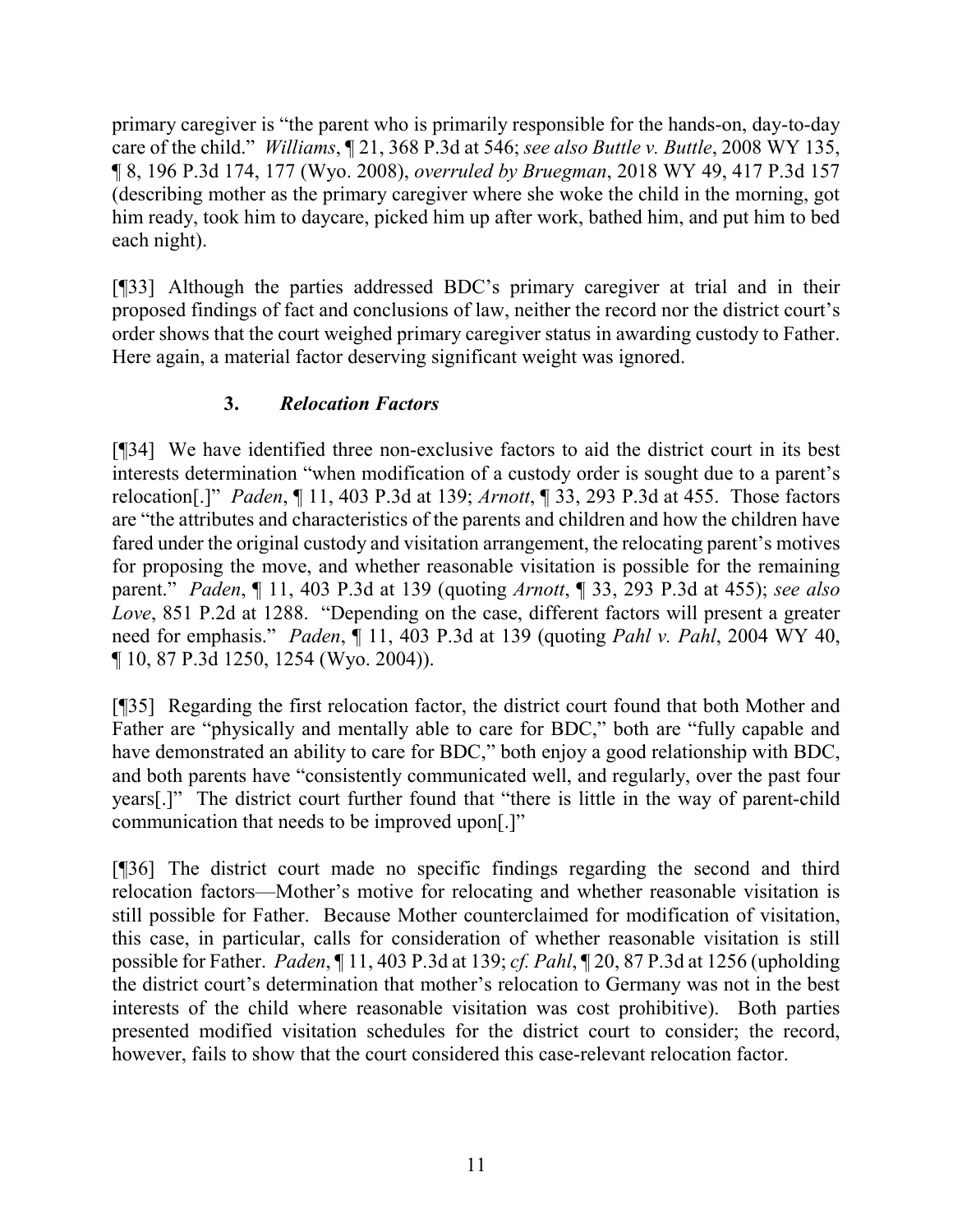#### *CONCLUSION*

[¶37] The district court did not abuse its discretion when it determined that a material change in circumstances justified reopening its prior custody and visitation order. However, we conclude the district court abused its discretion when it ignored the material factors discussed above. We therefore reverse the district court's custody modification order and remand for further proceedings consistent with this opinion.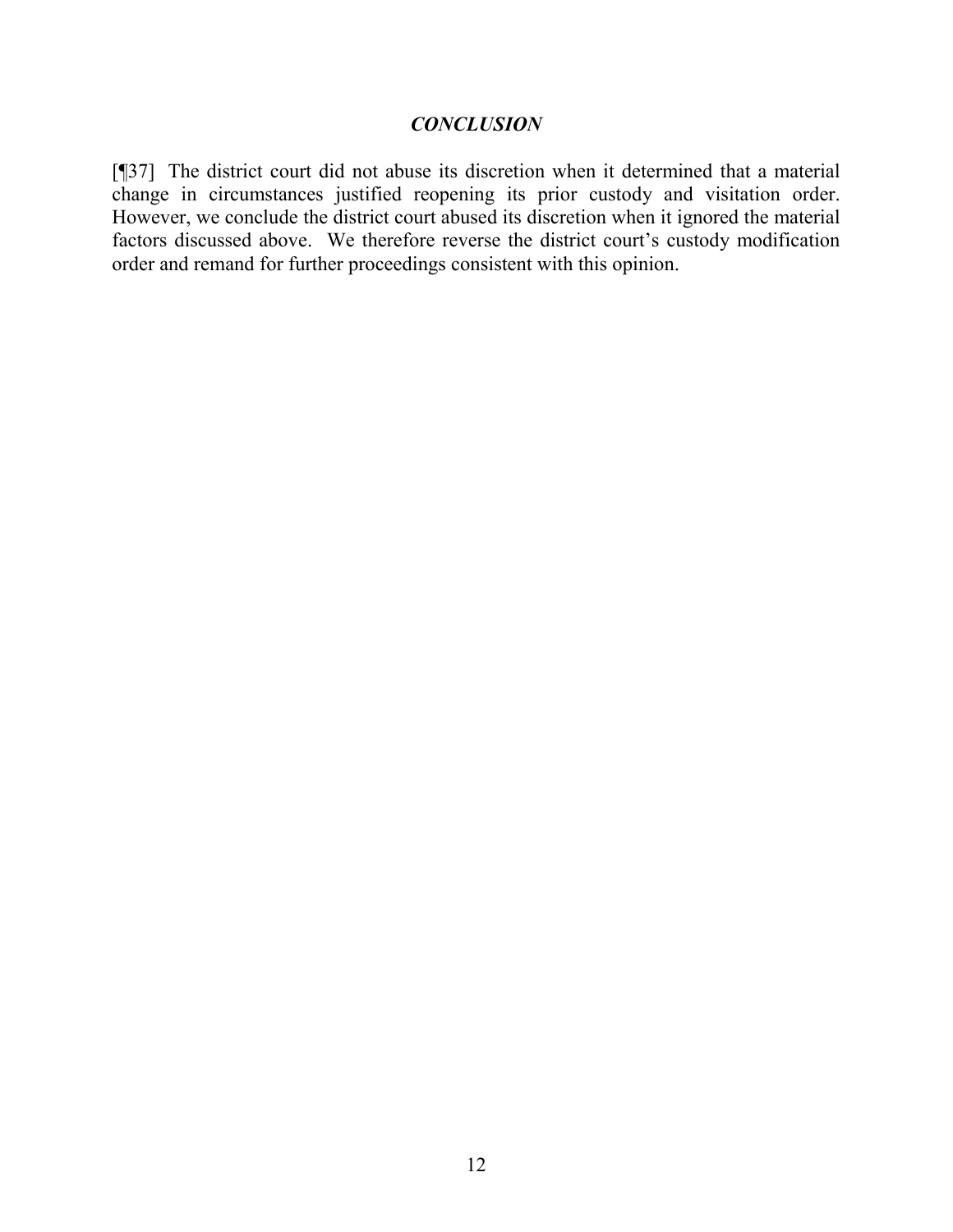### **KAUTZ**, **Justice, specially concurring, in which DAVIS, Chief Justice, joins.**

[¶38] I agree that, under the circumstances presented here, this case must be reversed and remanded to the district court for additional findings regarding separation of the siblings because our precedent requires the district court make specific findings on that issue. *See, e.g.*, *Produit v. Produit*, 2001 WY 123, ¶ 11, 35 P.3d 1240, 1243 (Wyo. 2001) (quoting *Pace v. Pace*, 2001 WY 43, ¶ 17, 22 P.3d 861, 867 (Wyo. 2001)). I also agree the district court abused its discretion by failing to make findings about the relationship between BDC and his primary caregiver because the parties requested findings of fact and conclusions of law under W.R.C.P. 52. However, my analysis includes the following items not in the majority's approach.

[¶39] Appellate review of district court custody determinations and modifications begins with the acknowledgment that district courts have broad discretion. Our precedent is very clear in this regard:

> This Court has consistently recognized the broad discretion enjoyed by a district court in child custody matters. We will not interfere with the district court's custody determination absent procedural error or a clear abuse of discretion. In determining whether an abuse of discretion has occurred, our primary consideration is the reasonableness of the district court's decision in light of the evidence presented. We view the evidence in the light most favorable to the district court's determination, affording every favorable inference to the prevailing party and omitting from our consideration the conflicting evidence.

*Walker v. Walker*, 2013 WY 132, ¶ 22, 311 P.3d 170, 176 (Wyo. 2013) (quoting *[Durfee v.](http://www.westlaw.com/Link/Document/FullText?findType=Y&serNum=2017950299&pubNum=0004645&originatingDoc=Ib43ea1d3377d11e38912df21cb42a557&refType=RP&fi=co_pp_sp_4645_1089&originationContext=document&vr=3.0&rs=cblt1.0&transitionType=DocumentItem&contextData=(sc.Search)#co_pp_sp_4645_1089)  Durfee*, [2009 WY 7, ¶ 6, 199 P.3d 1087, 1089 \(Wyo. 2009\)](http://www.westlaw.com/Link/Document/FullText?findType=Y&serNum=2017950299&pubNum=0004645&originatingDoc=Ib43ea1d3377d11e38912df21cb42a557&refType=RP&fi=co_pp_sp_4645_1089&originationContext=document&vr=3.0&rs=cblt1.0&transitionType=DocumentItem&contextData=(sc.Search)#co_pp_sp_4645_1089) (other citations omitted)).

[¶40] I agree with the majority that the district court abused its discretion by failing to make explicit findings regarding BDC's primary caregiver, not because the "primary caregiver" is a special factor which always merits explicit findings, but because the parties requested findings under W.R.C.P. 52(a).

[¶41] We encourage district courts to place on the record the facts crucial to their child custody decisions even without a Rule 52(a) request. *TW v. BM*, 2006 WY 68, ¶ 14, 134 P.3d 1262, 1266 (Wyo. 2006); *Fergusson v. Fergusson*, 2002 WY 66, ¶ 15, 45 P.3d 641, 645-46 (Wyo. 2002).However, once a Rule 52(a) request is made, as in this case, the district court is obligated to make specific findings of fact and conclusions of law. *Fergusson*, ¶ 15, 45 P.3d at 645-46.("The onus [is] upon the parties to request findings of fact and conclusions of law" under Rule 52(a) in a child custody modification action.). It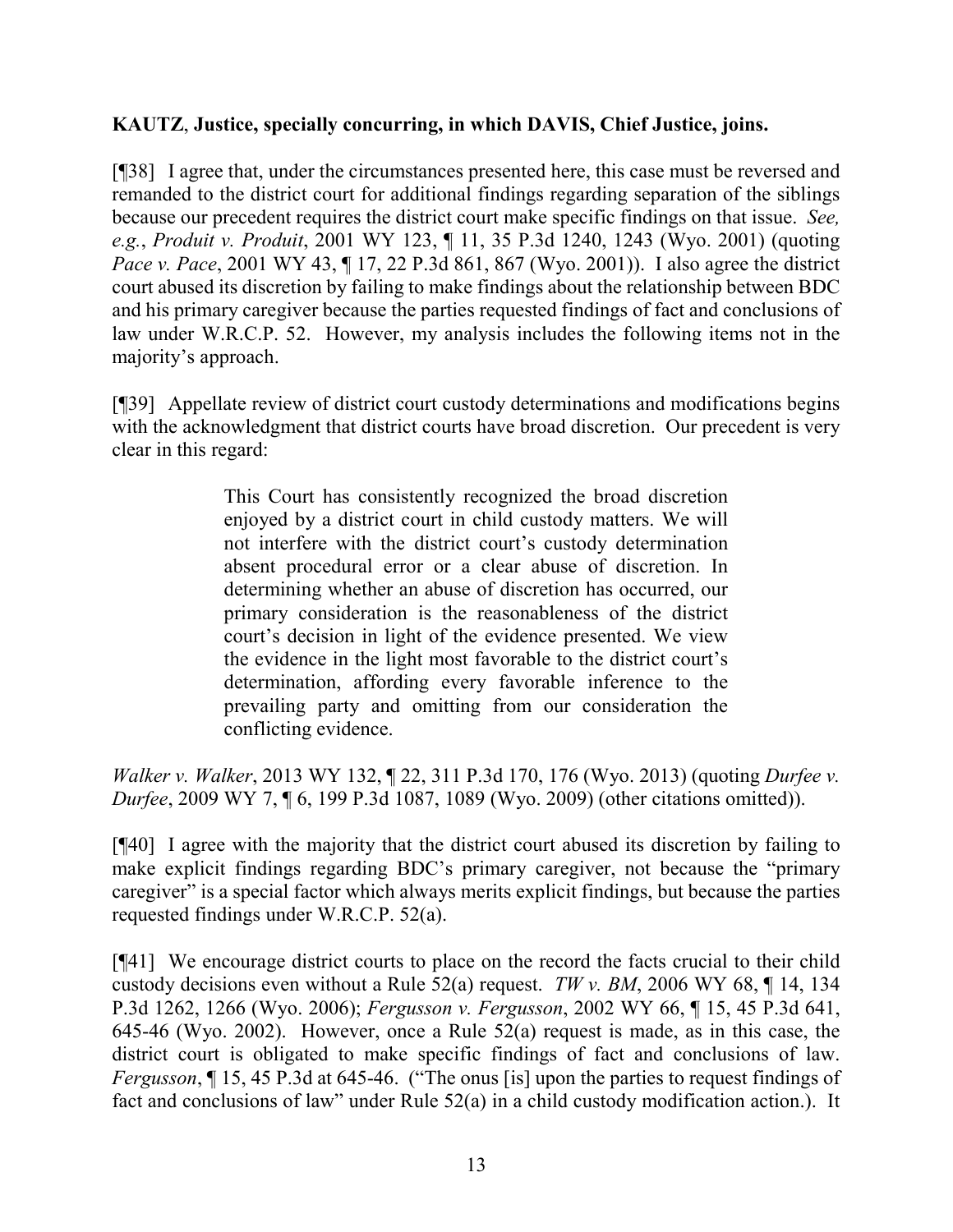must "state in writing its special findings of fact separately from its conclusions of law." Rule  $52(a)(1)(A)$ .

 $[\sqrt{42}]$  We have not prescribed specific requirements for Rule 52(a) findings of fact in child custody cases. *See generally*, *In re KRA*, 2004 WY 18, ¶¶ 14-15, 85 P.3d 432, 437 (Wyo. 2004) (concluding, without analysis, the district court complied with its duty under Rule 52(a) by outlining its findings and separately stating its conclusions of law). However, we have discussed the requirements for Rule 52(a) findings of facts in other legal contexts.

> This Court has said that findings pursuant to a [W.R.C.P.](https://1.next.westlaw.com/Link/Document/FullText?findType=L&pubNum=1008760&cite=WYRRCPR52&originatingDoc=Iaa098c76f53311d98ac8f235252e36df&refType=LQ&originationContext=document&transitionType=DocumentItem&contextData=(sc.Search)) [52\(a\)](https://1.next.westlaw.com/Link/Document/FullText?findType=L&pubNum=1008760&cite=WYRRCPR52&originatingDoc=Iaa098c76f53311d98ac8f235252e36df&refType=LQ&originationContext=document&transitionType=DocumentItem&contextData=(sc.Search)) request must be sufficient to indicate the factual basis for the decision on the contested matters. *[Lebsack v. Town of](https://1.next.westlaw.com/Link/Document/FullText?findType=Y&serNum=1985121959&pubNum=0000661&originatingDoc=Iaa098c76f53311d98ac8f235252e36df&refType=RP&originationContext=document&transitionType=DocumentItem&contextData=(sc.Search))  Torrington*, [698 P.2d 1141,](https://1.next.westlaw.com/Link/Document/FullText?findType=Y&serNum=1985121959&pubNum=0000661&originatingDoc=Iaa098c76f53311d98ac8f235252e36df&refType=RP&originationContext=document&transitionType=DocumentItem&contextData=(sc.Search)) reh. denied and case remanded [703](https://1.next.westlaw.com/Link/Document/FullText?findType=Y&serNum=1985139017&pubNum=0000661&originatingDoc=Iaa098c76f53311d98ac8f235252e36df&refType=RP&originationContext=document&transitionType=DocumentItem&contextData=(sc.Search))  [P.2d 338,](https://1.next.westlaw.com/Link/Document/FullText?findType=Y&serNum=1985139017&pubNum=0000661&originatingDoc=Iaa098c76f53311d98ac8f235252e36df&refType=RP&originationContext=document&transitionType=DocumentItem&contextData=(sc.Search)) order amended [707 P.2d 1389 \(Wyo.1985\).](https://1.next.westlaw.com/Link/Document/FullText?findType=Y&serNum=1985154089&pubNum=0000661&originatingDoc=Iaa098c76f53311d98ac8f235252e36df&refType=RP&originationContext=document&transitionType=DocumentItem&contextData=(sc.Search)) We have further stated:

[T]he requested findings need not be set forth in elaborate detail but need only be clear, specific and complete in concise language informing the appellate court of the underlying bases for the trial court's decision.

*[Whitefoot v. Hanover Insurance Company](https://1.next.westlaw.com/Link/Document/FullText?findType=Y&serNum=1977111893&pubNum=0000661&originatingDoc=Iaa098c76f53311d98ac8f235252e36df&refType=RP&fi=co_pp_sp_661_720&originationContext=document&transitionType=DocumentItem&contextData=(sc.Search)#co_pp_sp_661_720)*, 561 P.2d 717, 720 [\(Wyo.1977\).](https://1.next.westlaw.com/Link/Document/FullText?findType=Y&serNum=1977111893&pubNum=0000661&originatingDoc=Iaa098c76f53311d98ac8f235252e36df&refType=RP&fi=co_pp_sp_661_720&originationContext=document&transitionType=DocumentItem&contextData=(sc.Search)#co_pp_sp_661_720)

*O's Gold Seed Co. v. United Agri-Products Fin. Servs., Inc.*, 761 P.2d 673, 675-76 (Wyo. 1988). The district court did not make sufficient findings regarding BDC's primary caregiver to satisfy the *O's Gold* standard.

[¶43] The majority opinion addresses the primary caregiver factor separately from the considerations set out in Wyo. Stat. Ann. § 20-2-201(a) (LexisNexis 2017). In fact, as we recognized in *Bruegman v. Bruegman*, 2018 WY 49, ¶ 38, 417 P.3d 157, 169-70 (Wyo. 2018), the primary caregiver consideration is part of the analysis of the quality of the relationship between the child and each parent required by  $\S 20-2-201(a)(i)$ . I do not agree with the emphasis the majority opinion places upon the primary caregiver status in the context of a custody modification. When custody has already been established, there will typically be a primary custodian and a parent who has the right to visitation. The primary custodian will, likely, have responsibility for the child a greater amount of time than the other parent. However, during their respective periods of custody, each parent will be primarily responsible for the child. This is different from an initial custody determination where the court may determine that one parent has taken on a larger share of the responsibility for caring for the child throughout his or her life.